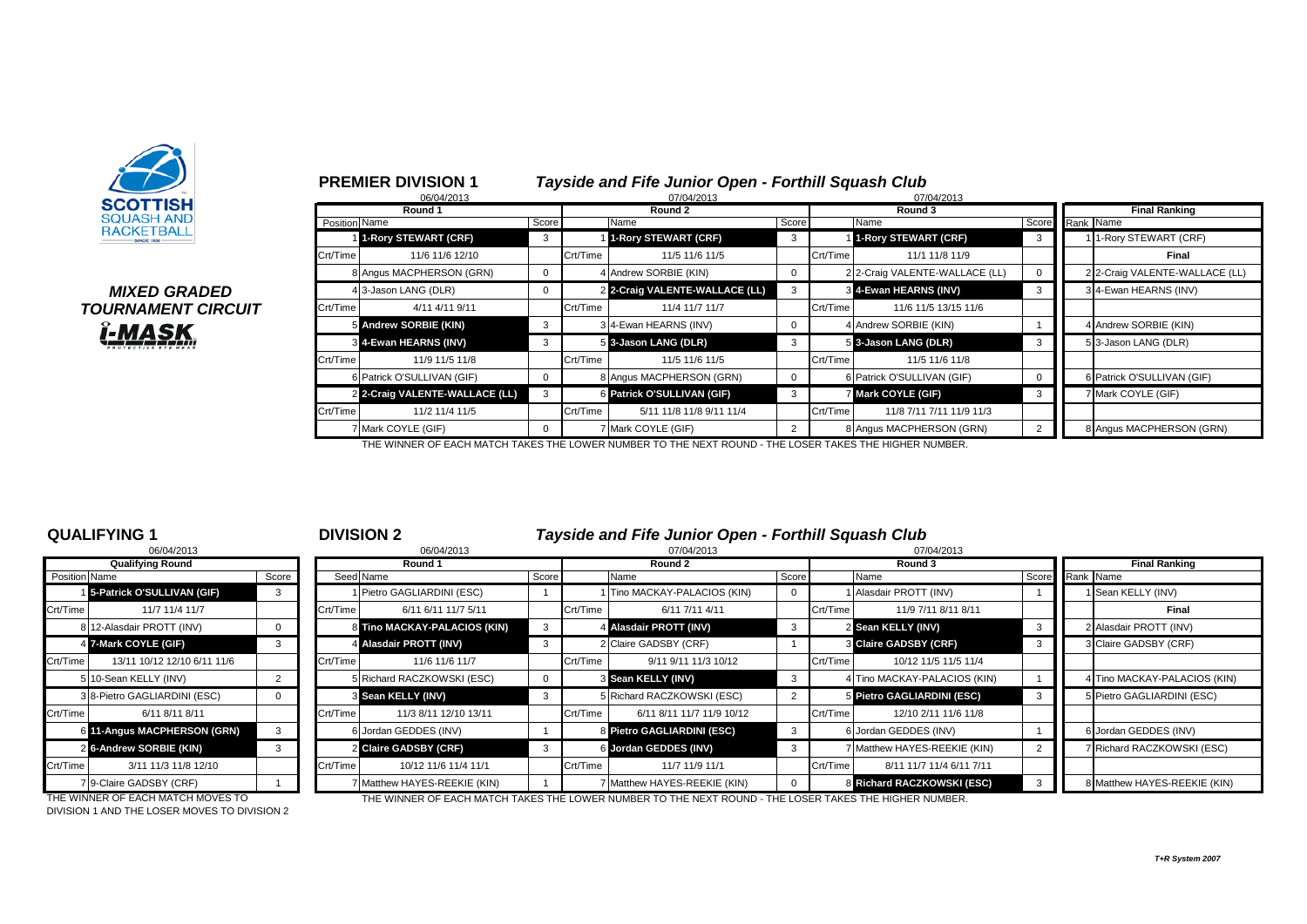| <b>QUALIFYING 2</b><br>06/04/2013 |                                   |                   | <b>DIVISION 3</b><br>06/04/2013 |                               |       |          | Tayside and Fife Junior Open - Forthill Squash Club<br>07/04/2013                                      |       |          |                                  |          |                           |  |
|-----------------------------------|-----------------------------------|-------------------|---------------------------------|-------------------------------|-------|----------|--------------------------------------------------------------------------------------------------------|-------|----------|----------------------------------|----------|---------------------------|--|
|                                   | <b>Qualifying Round</b>           |                   |                                 | Round 1                       |       |          | Round 2                                                                                                |       |          | 07/04/2013<br>Round 3            |          | <b>Final Ranking</b>      |  |
| <b>Position Name</b>              |                                   | Score             |                                 | Seed Name                     | Score |          | Name                                                                                                   | Score |          | Name                             | Score    | Rank Name                 |  |
|                                   | 13-Jordan GEDDES (INV)            | 3                 |                                 | Jonathan BRADY (GIF)          | 3     |          | Jonathan BRADY (GIF)                                                                                   | 3     |          | Jonathan BRADY (GIF)             | -3       | Jonathan BRADY (GIF)      |  |
| Crt/Time                          | 11/8 11/9 11/6                    |                   | Crt/Time                        | 11/2 11/9 11/5                |       | Crt/Time | 11/7 11/1 11/3                                                                                         |       | Crt/Time | 11/7 6/11 12/10 11/7             |          | Final                     |  |
|                                   | 8 20-Daniel O'SULLIVAN (GIF)      | $\Omega$          |                                 | Christopher MARTIN (CRF)      |       |          | 4 Daniel O'SULLIVAN (GIF)                                                                              |       |          | 2 Jack ORR (CRF)                 |          | 2 Jack ORR (CRF)          |  |
|                                   | 4 15-Jonathan BRADY (GIF)         |                   |                                 | 4 Daniel O'SULLIVAN (GIF)     | 3     |          | 2 Emma FITZSIMMONS (DUN)                                                                               |       |          | 3 Emma FITZSIMMONS (DUN)         | $\Omega$ | 3 Daniel O'SULLIVAN (GIF) |  |
| Crt/Time                          | 14/12 10/12 11/7 3/11 9/11        |                   | rt/Time                         | 5/11 11/4 11/8 11/9           |       | Crt/Time | 5/11 5/11 5/11                                                                                         |       | Crt/Time | ALA ALA ALAA                     |          |                           |  |
|                                   | 5 18-Matthew HAYES-REEKIE (KIN)   | <b>SCOTTISH</b>   |                                 | 5 Keir MACKENZIE (DUN)        |       |          | 3 Jack ORR (CRF)                                                                                       | 3     |          | <u>I Î-MASK</u><br>4 Daniel O'SU | 3        | 4 Emma FITZSIMMONS (DUN)  |  |
|                                   | 8 16-Tino MACKAY-PALACIOS (KIN)   | <b>RACKETBALL</b> |                                 | 3 Jack ORR (CRF)              | 3     |          | <b>5 Keir MACKENZIE (DUN)</b>                                                                          | 3     |          | 5 Keir MACKENZIE (DUN)           | 3        | 5 Keir MACKENZIE (DUN)    |  |
| Crt/Time                          | 11/5 6/11 6/11 11/8 15/13         |                   | Crt/Time                        | 11/8 10/12 5/11 11/6 11/9     |       | Crt/Time | 11/4 11/7 11/8                                                                                         |       | Crt/Time | 9/11 8/11 11/1 11/9 11/9         |          |                           |  |
|                                   | 6 19-Jack ORR (CRF)               |                   |                                 | 6 Andrew BOYD (GRN)           |       |          | 8 Christopher MARTIN (CRF)                                                                             |       |          | 6 Andrew BOYD (GRN)              |          | 6 Andrew BOYD (GRN)       |  |
|                                   | 2 14-Richard RACZKOWSKI (ESC)     | 3                 |                                 | 2 Adam DONEY (ASRC)           |       |          | 6 Andrew BOYD (GRN)                                                                                    |       |          | <b>Adam DONEY (ASRC)</b>         |          | Christopher MARTIN (CRF)  |  |
| Crt/Time                          | 11/0 11/0 11/0                    |                   | Crt/Time                        | 0/11 0/11 0/11                |       | Crt/Time | 0/11 0/11 0/11                                                                                         |       | Crt/Time | 11/0 11/0 11/0                   |          |                           |  |
|                                   | 717-Adam DONEY (ASRC)             |                   |                                 | <b>Emma FITZSIMMONS (DUN)</b> | 3     |          | 7 Adam DONEY (ASRC)                                                                                    |       |          | 8 Christopher MARTIN (CRF)       | 3        | 8 Adam DONEY (ASRC)       |  |
|                                   | THE WINNER OF EACH MATCH MOVES TO |                   |                                 |                               |       |          | THE WINNER OF EACH MATCH TAKES THE LOWER NUMBER TO THE NEXT ROUND - THE LOSER TAKES THE HIGHER NUMBER. |       |          |                                  |          |                           |  |

DIVISION 2 AND THE LOSER MOVES TO DIVISION 3

|                      | 06/04/2013                       |          |
|----------------------|----------------------------------|----------|
|                      | <b>Qualifying Round</b>          |          |
| <b>Position Name</b> |                                  | Score    |
|                      | 1 21-Andrew BOYD (GRN)           | 3        |
| Crt/Time             | 11/3 11/6 11/3                   |          |
|                      | 8 28-Katie GREGSON-MACLEOD (INV) | 0        |
|                      | 4 23-Emma FITZSIMMONS (DUN)      | 3        |
| Crt/Time             | 11/4 11/8 11/7                   |          |
|                      | 5 26-John MEEHAN (SGF)           | 0        |
|                      | 3 24-Christopher MARTIN (CRF)    | 3        |
| Crt/Time             | 11/4 12/14 8/11 12/10 11/4       |          |
|                      | 6 27-Calum CARSWELL (SGF)        | 2        |
|                      | 2 22-Calum HARVEY (ESC)          | $\Omega$ |
| Crt/Time             | 8/11 9/11 10/12                  |          |
|                      | 7 25-Keir MACKENZIE (DUN)        | 3        |

### **QUALIFYING 3** <sup>3</sup> **DIVISION 4** *Tayside and Fife Junior Open - Forthill Squash Club*

|               | 06/04/2013                       |       |          | 06/04/2013                    |             | 07/04/2013 |                                |       |          | 07/04/2013                  |  |                      |                               |
|---------------|----------------------------------|-------|----------|-------------------------------|-------------|------------|--------------------------------|-------|----------|-----------------------------|--|----------------------|-------------------------------|
|               | <b>Qualifying Round</b>          |       | Round 1  |                               |             |            | Round 2                        |       | Round 3  |                             |  | <b>Final Ranking</b> |                               |
| Position Name |                                  | Score |          | Seed Name                     | Score       |            | Name                           | Score |          | Name                        |  | Score Rank Name      |                               |
|               | 21-Andrew BOYD (GRN)             |       |          | <b>Calum HARVEY (ESC)</b>     | 3           |            | Calum HARVEY (ESC)             |       |          | Katie GREGSON-MACLEOD (INV) |  |                      | I Calum CARSWELL (SGF)        |
| Crt/Time      | 11/3 11/6 11/3                   |       | Crt/Time | 11/6 11/2 11/2                |             | Crt/Time   | 0/11 0/11 0/11                 |       | Crt/Time | 2/11 6/11 6/11              |  |                      | Final                         |
|               | 8 28-Katie GREGSON-MACLEOD (INV) |       |          | 8 Maddie ORR (CRF)            | $\mathbf 0$ |            | 4 Katie GREGSON-MACLEOD (INV)  |       |          | 2 Calum CARSWELL (SGF)      |  |                      | 2 Katie GREGSON-MACLEOD (INV) |
|               | 4 23-Emma FITZSIMMONS (DUN)      |       |          | 4 Katie GREGSON-MACLEOD (INV) |             |            | 2 John MEEHAN (SGF)            |       |          | 3 John MEEHAN (SGF)         |  |                      | 3 John MEEHAN (SGF)           |
| Crt/Time      | 11/4 11/8 11/7                   |       | Crt/Time | 11/9 4/11 11/9 11/8           |             | Crt/Time   | 6/11 9/11 10/12                |       | Crt/Time | 11/0 11/0 11/0              |  |                      |                               |
|               | 5 26-John MEEHAN (SGF)           |       |          | 5 Heather BOWIE (DLE)         |             |            | <b>8 Calum CARSWELL (SGF)</b>  |       |          | 1 Calum HARVEY (ESC)        |  |                      | I Calum HARVEY (ESC)          |
|               | 3 24-Christopher MARTIN (CRF)    |       |          | <b>3 Calum CARSWELL (SGF)</b> | 3           |            | 5 Heather BOWIE (DLE)          |       |          | 5 Heather BOWIE (DLE)       |  |                      | 5 Heather BOWIE (DLE)         |
| Crt/Time      | 11/4 12/14 8/11 12/10 11/4       |       | Crt/Time | 11/8 11/5 11/7                |             | Crt/Time   | 11/7 7/11 12/10 11/8           |       | Crt/Time | 11/9 12/10 10/12 11/9       |  |                      |                               |
|               | 6 27-Calum CARSWELL (SGF)        |       |          | 6 Adam GIBSON (DUN)           | $\mathbf 0$ |            | 8 Maddie ORR (CRF)             |       |          | 6 Catherine HOLLAND (DBY)   |  |                      | 6 Catherine HOLLAND (DBY)     |
|               | 2 22-Calum HARVEY (ESC)          |       |          | 2 John MEEHAN (SGF)           |             |            | 6 Adam GIBSON (DUN)            |       |          | <b>Z Adam GIBSON (DUN)</b>  |  |                      | 7 Adam GIBSON (DUN)           |
| Crt/Time      | 8/11 9/11 10/12                  |       | Crt/Time | 13/15 6/11 2/11               |             | Crt/Time   | 2/11 11/7 9/11 5/11            |       | Crt/Time | 12/10 11/9 11/9             |  |                      |                               |
|               | <b>25-Keir MACKENZIE (DUN)</b>   |       |          | 7 Catherine HOLLAND (DBY)     |             |            | <b>Catherine HOLLAND (DBY)</b> |       |          | 8 Maddie ORR (CRF)          |  |                      | 8 Maddie ORR (CRF)            |

DIVISION 3 AND THE LOSER MOVES TO DIVISION 4

THE WINNER OF EACH MATCH MOVES TO THE WINNER OF EACH MATCH TAKES THE LOWER NUMBER TO THE NEXT ROUND - THE LOSER TAKES THE HIGHER NUMBER.